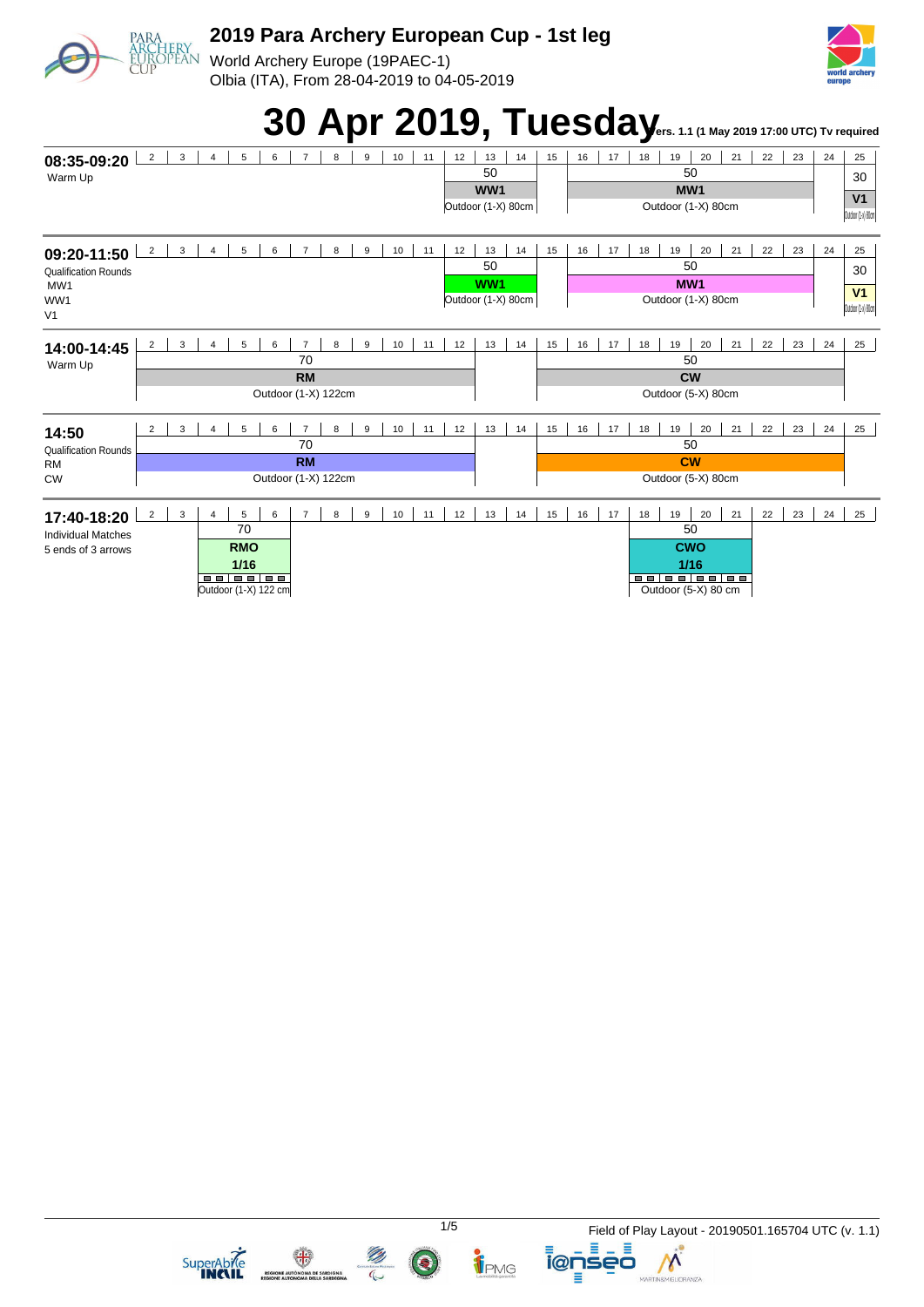World Archery Europe (19PAEC-1) Olbia (ITA), From 28-04-2019 to 04-05-2019



## **1 May 2019. Wednesday**

|                                            |                                                                                              | $\frac{1}{2}$ 1.1 (1 may 2013 17.00 01 C) TV required                                                                                 |  |  |  |  |  |  |  |  |  |  |  |  |  |
|--------------------------------------------|----------------------------------------------------------------------------------------------|---------------------------------------------------------------------------------------------------------------------------------------|--|--|--|--|--|--|--|--|--|--|--|--|--|
| 08:30-09:15<br>Warm Up                     | 3<br>$\overline{4}$<br>5<br>$\overline{7}$<br>$\overline{2}$<br>6<br>8<br>70<br><b>RW</b>    | 21<br>9<br>10<br>12<br>13<br>14<br>15<br>16<br>17<br>19<br>20<br>22<br>23<br>24<br>11<br>18<br>25<br>50<br><b>CM</b>                  |  |  |  |  |  |  |  |  |  |  |  |  |  |
|                                            | Outdoor (1-X) 122cm                                                                          | Outdoor (5-X) 80cm                                                                                                                    |  |  |  |  |  |  |  |  |  |  |  |  |  |
| 09:20-11:50<br><b>Qualification Rounds</b> | $\overline{4}$<br>5<br>6<br>$\overline{7}$<br>8<br>$\overline{2}$<br>3<br>70                 | 13<br>16<br>9<br>10<br>11<br>12<br>14<br>15<br>17<br>18<br>19<br>20<br>21<br>22<br>23<br>24<br>25<br>50                               |  |  |  |  |  |  |  |  |  |  |  |  |  |
| <b>RW</b><br><b>CM</b>                     | <b>RW</b><br>Outdoor (1-X) 122cm                                                             | <b>CM</b><br>Outdoor (5-X) 80cm                                                                                                       |  |  |  |  |  |  |  |  |  |  |  |  |  |
|                                            |                                                                                              |                                                                                                                                       |  |  |  |  |  |  |  |  |  |  |  |  |  |
| 12:10-12:50<br><b>Individual Matches</b>   | $\overline{c}$<br>3<br>$\overline{4}$<br>5<br>6<br>$\overline{7}$<br>8                       | $\boldsymbol{9}$<br>10<br>12<br>13<br>16<br>17<br>18<br>19<br>20<br>21<br>22<br>23<br>11<br>14<br>15<br>24<br>25<br>50                |  |  |  |  |  |  |  |  |  |  |  |  |  |
| 5 ends of 3 arrows                         |                                                                                              | <b>CMO</b>                                                                                                                            |  |  |  |  |  |  |  |  |  |  |  |  |  |
|                                            |                                                                                              | 1/16                                                                                                                                  |  |  |  |  |  |  |  |  |  |  |  |  |  |
|                                            | Outdoor (5-X) 80 cm                                                                          |                                                                                                                                       |  |  |  |  |  |  |  |  |  |  |  |  |  |
| 15:00-15:20                                | $\mathbf{3}$<br>$\overline{4}$<br>5<br>6<br>$\overline{7}$<br>8<br>$\overline{2}$<br>50      | 10<br>20<br>21<br>9<br>11<br>12<br>13<br>14<br>15<br>16<br>17<br>18<br>19<br>22<br>23<br>24<br>25<br>50                               |  |  |  |  |  |  |  |  |  |  |  |  |  |
| 1/8: CXO Warm Up                           | CXO                                                                                          | <b>CXO</b>                                                                                                                            |  |  |  |  |  |  |  |  |  |  |  |  |  |
|                                            | <b>Warm Up</b>                                                                               | <b>Warm Up</b>                                                                                                                        |  |  |  |  |  |  |  |  |  |  |  |  |  |
|                                            |                                                                                              | Outdoor (5-X) 80 cm                                                                                                                   |  |  |  |  |  |  |  |  |  |  |  |  |  |
| 15:20-15:50                                | 5<br>6<br>$\overline{7}$<br>8<br>$\overline{2}$<br>3<br>$\overline{4}$<br>50<br>70           | 9<br>10<br>11<br>12<br>13<br>14<br>15<br>16<br>17<br>18<br>19<br>20<br>21<br>22<br>23<br>24<br>25<br>50<br>50                         |  |  |  |  |  |  |  |  |  |  |  |  |  |
| <b>Team Matches</b><br>4 ends of 4 arrows  | <b>CXO</b><br><b>RXO</b>                                                                     | <b>CXO</b><br><b>CXO</b>                                                                                                              |  |  |  |  |  |  |  |  |  |  |  |  |  |
| 1/4: RXO, CXO Warm Up                      | 1/8<br><b>Warm Up</b><br><b></b>                                                             | 1/8<br>-Bye-<br>88 8 8                                                                                                                |  |  |  |  |  |  |  |  |  |  |  |  |  |
|                                            | Outdoor (1-X) 122 cm<br>Outdoor (5-X) 80 cm                                                  | Outdoor (5-X) 80 cm                                                                                                                   |  |  |  |  |  |  |  |  |  |  |  |  |  |
| 15:50-16:20                                | 6<br>$\overline{7}$<br>8<br>$\overline{2}$<br>3<br>$\overline{4}$<br>5                       | 13<br>9<br>10<br>12<br>14<br>15<br>16<br>17<br>20<br>21<br>22<br>24<br>11<br>18<br>19<br>23<br>25                                     |  |  |  |  |  |  |  |  |  |  |  |  |  |
| <b>Team Matches</b><br>4 ends of 4 arrows  | 50<br>70<br><b>CXO</b><br><b>RXO</b>                                                         | 50<br>50<br>W1X<br><b>CXO</b>                                                                                                         |  |  |  |  |  |  |  |  |  |  |  |  |  |
| 1/2: RXO, W1X, CXO Warm Up                 | 1/4<br>1/4                                                                                   | 1/4<br><b>Warm Up</b>                                                                                                                 |  |  |  |  |  |  |  |  |  |  |  |  |  |
|                                            | <b>BB 88</b><br>Outdoor (5-X) 80 cm<br>Outdoor (1-X) 122 cm                                  | <u>oojoojoojoojoo</u><br>Outdoor (1-X) 80 cm<br>Outdoor (5-X) 80 cm                                                                   |  |  |  |  |  |  |  |  |  |  |  |  |  |
|                                            |                                                                                              |                                                                                                                                       |  |  |  |  |  |  |  |  |  |  |  |  |  |
| 16:20-16:50                                | $\mathsf 3$<br>$\overline{7}$<br>8<br>$\overline{2}$<br>$\overline{4}$<br>5<br>6<br>50<br>70 | 10<br>11<br>12<br>13<br>15<br>16<br>17<br>18<br>19<br>21<br>22<br>23<br>9<br>14<br>20<br>24<br>25<br>50<br>50                         |  |  |  |  |  |  |  |  |  |  |  |  |  |
| <b>Team Matches</b><br>4 ends of 4 arrows  | W1X<br><b>RXO</b>                                                                            | CXO<br>W1X                                                                                                                            |  |  |  |  |  |  |  |  |  |  |  |  |  |
|                                            | 1/2<br>1/2                                                                                   | $1/2$<br>1/2                                                                                                                          |  |  |  |  |  |  |  |  |  |  |  |  |  |
|                                            | <b></b><br>Outdoor (1-X) 80 cm<br>Outdoor (1-X) 122 cm                                       | <b>.</b><br>Outdoor (1-X) 80 cm<br>Outdoor (5-X) 80 cm                                                                                |  |  |  |  |  |  |  |  |  |  |  |  |  |
| 17:00-17:20                                | 3<br>6<br>$\overline{7}$<br>8<br>5<br>$\overline{2}$<br>$\overline{4}$                       | $\boldsymbol{9}$<br>10<br>11<br>12<br>13<br>14<br>15<br>16<br>18<br>20<br>22<br>24<br>17<br>19<br>21<br>23<br>25                      |  |  |  |  |  |  |  |  |  |  |  |  |  |
| 1/4: CMO Warm Up                           | 50<br>50                                                                                     | 50<br>50<br>50<br>50<br>50                                                                                                            |  |  |  |  |  |  |  |  |  |  |  |  |  |
|                                            | <b>CMO</b><br><b>CMO</b>                                                                     | <b>CMO</b><br><b>CMO</b><br><b>CMO</b><br><b>CMO</b><br><b>CMO</b>                                                                    |  |  |  |  |  |  |  |  |  |  |  |  |  |
|                                            | Warm Up<br>Warm Up                                                                           | Warm Up<br>Warm Up<br>Warm Up<br>Warm Up<br>Warm Up<br>Outdoor (5-X) 80 cm                                                            |  |  |  |  |  |  |  |  |  |  |  |  |  |
|                                            | $\mathbf{3}$<br>5<br>6<br>$\overline{7}$<br>8<br>$\overline{2}$<br>4                         | 10<br>11<br>12<br>14<br>16<br>22<br>24<br>9<br>13<br>15<br>17<br>18<br>19<br>20<br>21<br>23<br>25                                     |  |  |  |  |  |  |  |  |  |  |  |  |  |
| 17:20-17:50<br><b>Team Matches</b>         | 50<br>50<br>70                                                                               | 50<br>70<br>50<br>50<br>50<br>50<br>50<br>50                                                                                          |  |  |  |  |  |  |  |  |  |  |  |  |  |
| 4 ends of 6 arrows                         | <b>RMO</b><br><b>CMO</b><br>CMO∣                                                             | <b>CMO</b><br><b>RMO</b><br><b>CWO</b><br><b>CMO</b><br><b>CMO</b><br><b>CMO</b><br>CWO<br>CMO                                        |  |  |  |  |  |  |  |  |  |  |  |  |  |
| 1/2: RMO, CMO, CWO Warm Up                 | 1/4<br>1/4<br>Warm Up<br><b>BEE</b><br><b>HIMM</b><br>Outdoor (1-X) 122 cm                   | 1/4<br>1/4<br>1/4<br>1/4<br>Warm Up<br>Warm Up<br>-Bye-<br>Warm Up<br><b>CONTRACT</b><br><b>COMPUTE</b><br><b>STEP</b><br><b>HELL</b> |  |  |  |  |  |  |  |  |  |  |  |  |  |
|                                            | Outdoor $(5-X)$ 80 cm                                                                        | Outdoor (5-X) 80 cm                                                                                                                   |  |  |  |  |  |  |  |  |  |  |  |  |  |
| 17:50-18:20                                | 3<br>5<br>6<br>$\overline{7}$<br>8<br>$\overline{2}$<br>4                                    | 9<br>10<br>12<br>14<br>16<br>17<br>18<br>22<br>11<br>13<br>15<br>19<br>20<br>21<br>23<br>24<br>25                                     |  |  |  |  |  |  |  |  |  |  |  |  |  |
| <b>Team Matches</b>                        | 70<br>70<br><b>RMO</b><br>RMO                                                                | 50<br>50<br>50<br>50<br>50<br>50<br><b>CWO</b><br>CWO<br><b>CMO</b><br><b>CMO</b><br><b>CMO</b><br><b>CMO</b>                         |  |  |  |  |  |  |  |  |  |  |  |  |  |
| 4 ends of 6 arrows                         | $1/2$<br>1/2                                                                                 | 1/2<br>1/2<br>1/2<br>1/2<br>$1/2$<br>1/2                                                                                              |  |  |  |  |  |  |  |  |  |  |  |  |  |
|                                            | $\overline{\phantom{a}}$<br><b>The Co</b><br>Outdoor (1-X) 122 cm                            | <b>The Co</b><br><b>THE</b><br><b>THE R</b><br><b>COLOR</b><br><b>THE R</b><br><b>HELE</b><br>Outdoor (5-X) 80 cm                     |  |  |  |  |  |  |  |  |  |  |  |  |  |
|                                            |                                                                                              |                                                                                                                                       |  |  |  |  |  |  |  |  |  |  |  |  |  |
|                                            |                                                                                              |                                                                                                                                       |  |  |  |  |  |  |  |  |  |  |  |  |  |
|                                            |                                                                                              | 2/5<br>Field of Play Layout - 20190501.165704 UTC (v. 1.1)                                                                            |  |  |  |  |  |  |  |  |  |  |  |  |  |
|                                            | SuperAbile                                                                                   | ienseo<br>TPMG                                                                                                                        |  |  |  |  |  |  |  |  |  |  |  |  |  |
|                                            | REGIONE AUTÓNOMA DE SARDIGNA<br>REGIONE AUTONOMA DELLA SARDEGNA                              | MARTIN&MIGLIORANZA                                                                                                                    |  |  |  |  |  |  |  |  |  |  |  |  |  |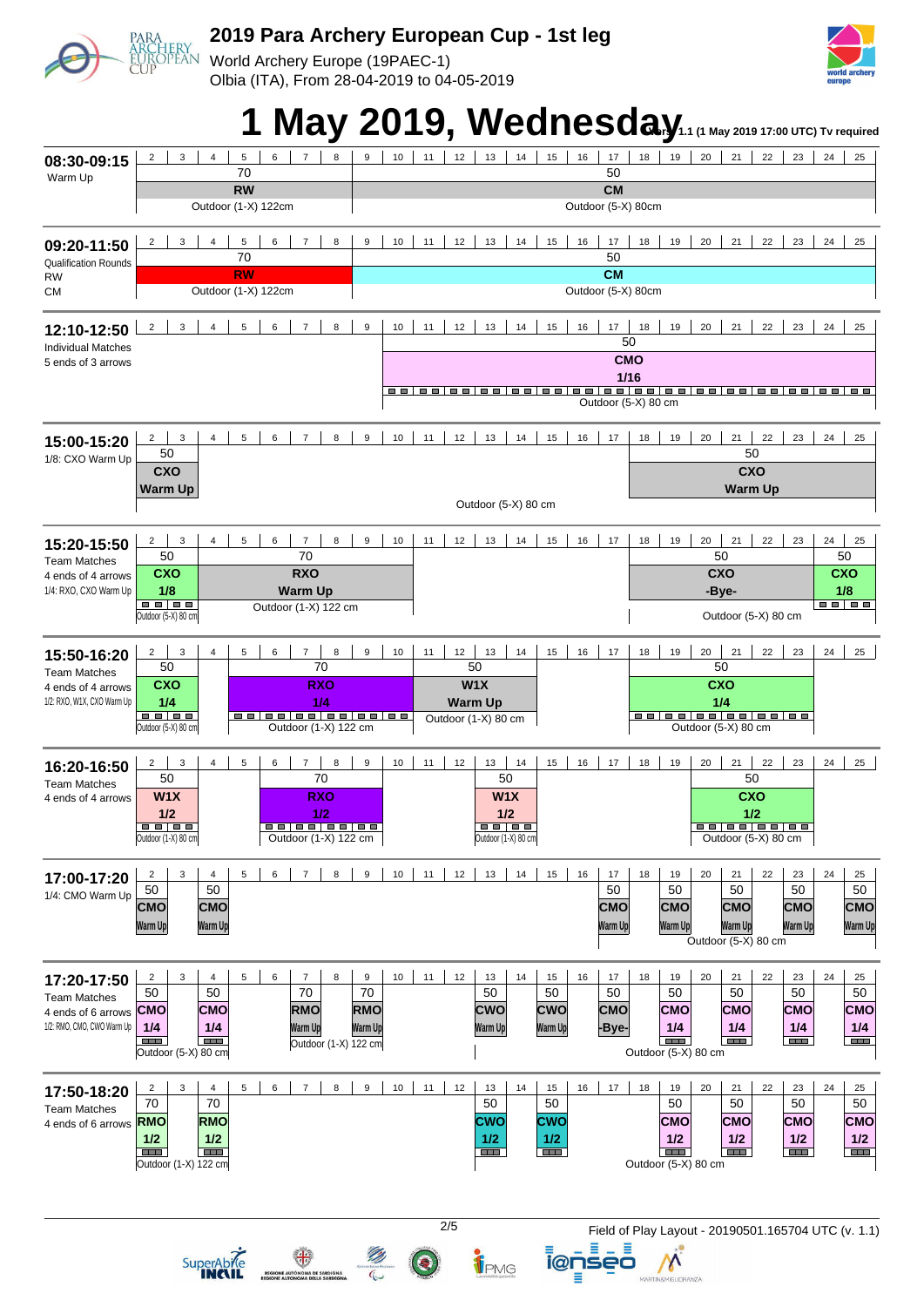World Archery Europe (19PAEC-1) Olbia (ITA), From 28-04-2019 to 04-05-2019



# 2 May 2019, Thursday**<sub>ers. 1.1 (1 May 2019 17:00 UTC) Tv required</sub>**

|                                                                    |                                                                                      |                |            |                                    |                |                   |                   |                 |                                              | ,               |                                                                           |                                                 |                              |                                                                   |                |                                                                                                                                                                                                                                                             |            |                                                                   |                |                                        |    |                                  |  |
|--------------------------------------------------------------------|--------------------------------------------------------------------------------------|----------------|------------|------------------------------------|----------------|-------------------|-------------------|-----------------|----------------------------------------------|-----------------|---------------------------------------------------------------------------|-------------------------------------------------|------------------------------|-------------------------------------------------------------------|----------------|-------------------------------------------------------------------------------------------------------------------------------------------------------------------------------------------------------------------------------------------------------------|------------|-------------------------------------------------------------------|----------------|----------------------------------------|----|----------------------------------|--|
| 08:00-08:20                                                        | 3<br>$\overline{2}$                                                                  | $\overline{4}$ | 5<br>70    | 6                                  | 7              | 8                 | 9                 | 10              | 11                                           | 12              | 13                                                                        | 14<br>50                                        | 15                           | 16                                                                | 17             | 18                                                                                                                                                                                                                                                          | 19         | 20                                                                | 21<br>50       | 22                                     | 23 | 24<br>25                         |  |
| 1/8: RMO, CWO, MW1 Warm Up                                         |                                                                                      |                |            |                                    |                | MW1               |                   |                 |                                              | <b>CWO</b>      |                                                                           |                                                 |                              |                                                                   |                |                                                                                                                                                                                                                                                             |            |                                                                   |                |                                        |    |                                  |  |
|                                                                    | <b>RMO</b>                                                                           |                |            |                                    |                |                   |                   |                 |                                              |                 |                                                                           | <b>Warm Up</b>                                  |                              |                                                                   |                |                                                                                                                                                                                                                                                             |            |                                                                   |                |                                        |    |                                  |  |
|                                                                    | <b>Warm Up</b><br>Outdoor (1-X) 122 cm                                               |                |            |                                    |                |                   |                   |                 |                                              |                 |                                                                           | Outdoor (1-X) 80 cm                             |                              |                                                                   |                | <b>Warm Up</b><br>Outdoor (5-X) 80 cm                                                                                                                                                                                                                       |            |                                                                   |                |                                        |    |                                  |  |
|                                                                    |                                                                                      |                |            |                                    |                |                   |                   |                 |                                              |                 |                                                                           |                                                 |                              |                                                                   |                |                                                                                                                                                                                                                                                             |            |                                                                   |                |                                        |    |                                  |  |
| 08:20-09:00                                                        | 3<br>5<br>8<br>9<br>$\overline{2}$<br>$\overline{4}$<br>6<br>$\overline{7}$          |                |            |                                    |                |                   |                   |                 | 10<br>11<br>12<br>13<br>14<br>15<br>16<br>50 |                 |                                                                           |                                                 |                              |                                                                   |                | 18                                                                                                                                                                                                                                                          | 19         | 20<br>21<br>22<br>23<br>24<br>25                                  |                |                                        |    |                                  |  |
| <b>Individual Matches</b>                                          | 70                                                                                   |                |            |                                    |                |                   |                   |                 |                                              |                 |                                                                           | 50                                              |                              |                                                                   |                |                                                                                                                                                                                                                                                             |            |                                                                   | 50             |                                        |    |                                  |  |
| 5 ends of 3 arrows                                                 | <b>RMO</b>                                                                           |                |            |                                    |                |                   |                   |                 | MW <sub>1</sub>                              |                 |                                                                           | MW1                                             |                              |                                                                   |                |                                                                                                                                                                                                                                                             |            | <b>CWO</b>                                                        |                |                                        |    |                                  |  |
| 1/4: RMO, CWO, MW1 Warm Up                                         |                                                                                      | 1/8            |            |                                    |                |                   |                   |                 | -Bye-                                        |                 | 1/8                                                                       |                                                 |                              |                                                                   |                | 1/8                                                                                                                                                                                                                                                         |            |                                                                   |                |                                        |    |                                  |  |
|                                                                    |                                                                                      |                |            | Outdoor (1-X) 122 cm               |                |                   |                   |                 | Outdoor (1-X) 80 cm                          |                 |                                                                           |                                                 |                              |                                                                   |                | <u> - -   -   -   - -   - -   - -   - -   - -   - -   - -   - -   - -   - -   - -   - -   - -   - -   - -   - -   - -   - -   - -   - -   - -   - -   - -   - -   - -   - -   - -   - -   - -   - -   - -   - -   - -   - -   - </u><br>Outdoor (5-X) 80 cm |            |                                                                   |                |                                        |    |                                  |  |
|                                                                    |                                                                                      |                |            |                                    |                |                   |                   |                 |                                              |                 |                                                                           |                                                 |                              |                                                                   |                |                                                                                                                                                                                                                                                             |            |                                                                   |                |                                        |    |                                  |  |
| 09:00-09:40                                                        | 3<br>5<br>8<br>9<br>$\overline{2}$<br>$\overline{\mathbf{A}}$<br>6<br>$\overline{7}$ |                |            |                                    |                |                   | 10                | 11              | 12<br>13<br>14<br>15<br>16<br>17             |                 |                                                                           |                                                 |                              |                                                                   |                | 18<br>19<br>20<br>21<br>22<br>23<br>24<br>25                                                                                                                                                                                                                |            |                                                                   |                |                                        |    |                                  |  |
| <b>Individual Matches</b>                                          |                                                                                      |                | 70         |                                    |                |                   |                   |                 | 50                                           |                 |                                                                           |                                                 |                              |                                                                   |                |                                                                                                                                                                                                                                                             |            |                                                                   | 50             |                                        |    |                                  |  |
| 5 ends of 3 arrows                                                 |                                                                                      |                | <b>RMO</b> |                                    |                |                   |                   |                 |                                              |                 |                                                                           | MW1                                             |                              |                                                                   |                | <b>CWO</b>                                                                                                                                                                                                                                                  |            |                                                                   |                |                                        |    |                                  |  |
|                                                                    |                                                                                      |                | 1/4        |                                    |                |                   |                   |                 |                                              |                 |                                                                           | 1/4                                             |                              |                                                                   |                |                                                                                                                                                                                                                                                             |            |                                                                   | 1/4            |                                        |    |                                  |  |
|                                                                    | o<br>$\blacksquare$                                                                  | ш              | - -        | Outdoor (1-X) 122 cm               | ш              | <b>The Second</b> | <b>The Second</b> | <b>O</b>        | $\qquad \qquad \blacksquare$                 | ш               | $\blacksquare$                                                            | $\blacksquare$<br>Outdoor (1-X) 80 cm           | $\qquad \qquad \blacksquare$ | $\blacksquare$                                                    | $\blacksquare$ | o                                                                                                                                                                                                                                                           | ш          |                                                                   | $\blacksquare$ | <b>CONTRACT</b><br>Outdoor (5-X) 80 cm | œ  | <b>CONTRACTOR</b><br><b>CONT</b> |  |
|                                                                    |                                                                                      |                |            |                                    |                |                   |                   |                 |                                              |                 |                                                                           |                                                 |                              |                                                                   |                |                                                                                                                                                                                                                                                             |            |                                                                   |                |                                        |    |                                  |  |
| 09:40-10:20                                                        | $\overline{2}$<br>3                                                                  | $\overline{4}$ | 5          | 6                                  | 7              | 8                 | 9                 | 10 <sup>1</sup> | 11                                           | 12              | 13                                                                        | 14                                              | 15                           | 16                                                                | 17             | 18                                                                                                                                                                                                                                                          | 19         | 20                                                                | 21             | 22                                     | 23 | 24<br>25                         |  |
| <b>Individual Matches</b>                                          | 50                                                                                   |                | 70         |                                    |                |                   |                   |                 |                                              |                 |                                                                           | 50                                              |                              |                                                                   |                |                                                                                                                                                                                                                                                             |            |                                                                   |                | 50                                     |    |                                  |  |
| 5 ends of 3 arrows                                                 | <b>CWO</b>                                                                           |                | <b>RMO</b> |                                    |                |                   |                   |                 |                                              |                 |                                                                           | MW1                                             |                              |                                                                   |                |                                                                                                                                                                                                                                                             |            |                                                                   |                | <b>CWO</b>                             |    |                                  |  |
|                                                                    | 1/2                                                                                  |                | 1/2        |                                    |                |                   |                   |                 |                                              |                 |                                                                           | 1/2                                             |                              |                                                                   |                |                                                                                                                                                                                                                                                             |            |                                                                   |                | 1/2                                    |    |                                  |  |
|                                                                    | Ξ<br>Ξ<br>Outdoor (5-X) 80 cm                                                        | ▬              | . .        | Outdoor (1-X) 122 cm               | $\blacksquare$ |                   |                   |                 |                                              | ▬               | $\blacksquare$                                                            | $\overline{\phantom{a}}$<br>Outdoor (1-X) 80 cm | Ξ                            |                                                                   |                |                                                                                                                                                                                                                                                             |            |                                                                   |                | Outdoor (5-X) 80 cm                    |    |                                  |  |
|                                                                    |                                                                                      |                |            |                                    |                |                   |                   |                 |                                              |                 |                                                                           |                                                 |                              |                                                                   |                |                                                                                                                                                                                                                                                             |            |                                                                   |                |                                        |    |                                  |  |
| 10:30-10:50                                                        | $\overline{2}$<br>3                                                                  | $\overline{4}$ | 5          | 6                                  | $\overline{7}$ | 8                 | 9                 | 10              | 11                                           | 12              | 13                                                                        | 14                                              | 15                           | 16                                                                | 17             | 18                                                                                                                                                                                                                                                          | 19         | 20                                                                | 21             | 22                                     | 23 | 24<br>25                         |  |
| 1/8: RWO, CMO Warm Up                                              | 50                                                                                   |                |            |                                    |                | 70                |                   |                 |                                              |                 |                                                                           |                                                 |                              |                                                                   |                | 50                                                                                                                                                                                                                                                          |            |                                                                   |                | 50                                     |    |                                  |  |
|                                                                    | <b>RWO</b><br><b>CMO</b>                                                             |                |            |                                    |                |                   |                   |                 |                                              |                 |                                                                           |                                                 |                              |                                                                   |                | <b>CMO</b>                                                                                                                                                                                                                                                  |            | <b>CMO</b>                                                        |                |                                        |    |                                  |  |
|                                                                    | <b>Warm Up</b><br><b>Warm Up</b>                                                     |                |            |                                    |                |                   |                   |                 |                                              |                 |                                                                           |                                                 | Warm Up<br><b>Warm Up</b>    |                                                                   |                |                                                                                                                                                                                                                                                             |            |                                                                   |                |                                        |    |                                  |  |
|                                                                    | Outdoor (5-X) 80 cm<br>Outdoor (1-X) 122 cm                                          |                |            |                                    |                |                   |                   |                 |                                              |                 |                                                                           |                                                 |                              |                                                                   |                |                                                                                                                                                                                                                                                             |            | Outdoor (5-X) 80 cm                                               |                |                                        |    |                                  |  |
| 10:50-11:30                                                        | 3<br>$\overline{2}$                                                                  | $\overline{4}$ | 5          | 6                                  | $\overline{7}$ | 8                 | 9                 | 10              | 11                                           | 12              | 13                                                                        | 14                                              | 15                           | 16                                                                | 17             | 18                                                                                                                                                                                                                                                          | 19         | 20                                                                | 21             | 22                                     | 23 | 24<br>25                         |  |
| <b>Individual Matches</b>                                          | 50                                                                                   | 70             |            |                                    |                | 70                |                   |                 | 70                                           |                 |                                                                           | 50                                              |                              |                                                                   |                | 50                                                                                                                                                                                                                                                          |            |                                                                   |                | 50                                     |    |                                  |  |
| 5 ends of 3 arrows                                                 | <b>RWO</b><br><b>RWO</b><br><b>CMO</b>                                               |                |            |                                    |                |                   |                   | <b>RWO</b>      | WW1                                          |                 |                                                                           |                                                 |                              |                                                                   | <b>CMO</b>     |                                                                                                                                                                                                                                                             | <b>CMO</b> |                                                                   |                |                                        |    |                                  |  |
| 1/4: RWO, CMO, WW1 Warm Up                                         | 1/8                                                                                  | 1/8<br>-Bye-   |            |                                    |                |                   |                   |                 | -Bye-                                        | <b>Warm Up</b>  |                                                                           |                                                 |                              |                                                                   |                | 1/8                                                                                                                                                                                                                                                         |            | 1/8                                                               |                |                                        |    |                                  |  |
|                                                                    | 医胃                                                                                   |                |            | <u>oo   oo   oo   oo   oo   oo</u> |                |                   |                   |                 |                                              |                 |                                                                           | Outdoor (1-X) 80 cm                             |                              |                                                                   |                | $\overline{a}$ is a set of $\overline{a}$                                                                                                                                                                                                                   |            |                                                                   |                |                                        |    |                                  |  |
| Outdoor (1-X) 122 cm<br>Outdoor (5-X) 80 cm<br>)utdoor (5-X) 80 cm |                                                                                      |                |            |                                    |                |                   |                   |                 |                                              |                 |                                                                           |                                                 |                              |                                                                   |                |                                                                                                                                                                                                                                                             |            |                                                                   |                |                                        |    |                                  |  |
| 11:30-12:10                                                        | $\overline{2}$<br>3                                                                  | $\overline{4}$ | 5          | 6                                  | $\overline{7}$ | 8                 | 9                 | 10              | 11                                           | 12              | 13                                                                        | 14                                              | 15                           | 16                                                                | 17             | 18                                                                                                                                                                                                                                                          | 19         | 20                                                                | 21             | 22                                     | 23 | 24<br>25                         |  |
| <b>Individual Matches</b>                                          | 50                                                                                   |                |            |                                    |                | 70                |                   |                 |                                              | 50              |                                                                           |                                                 | 50                           |                                                                   |                |                                                                                                                                                                                                                                                             |            |                                                                   | 50             |                                        |    |                                  |  |
| 5 ends of 3 arrows                                                 | WW1<br><b>RWO</b>                                                                    |                |            |                                    |                |                   |                   |                 |                                              | WW <sub>1</sub> |                                                                           |                                                 |                              | WW1                                                               |                |                                                                                                                                                                                                                                                             | <b>CMO</b> |                                                                   |                |                                        |    |                                  |  |
| 1/2: RWO, CMO, WW1 Warm Up                                         | 1/4<br>1/4                                                                           |                |            |                                    |                |                   |                   |                 |                                              | -Bye-           | -Bye-                                                                     |                                                 |                              |                                                                   |                | 1/4                                                                                                                                                                                                                                                         |            |                                                                   |                |                                        |    |                                  |  |
|                                                                    | <b>.</b><br>$\blacksquare$<br>I<br>a an<br>I<br>ı<br>D<br>п                          |                |            |                                    |                |                   |                   |                 | Outdoor (1-X) 80 cm                          |                 |                                                                           |                                                 |                              | $\blacksquare$<br>I<br>п<br>D<br>D<br>I<br>ı<br><b>CONTRACTOR</b> |                |                                                                                                                                                                                                                                                             |            |                                                                   |                |                                        |    |                                  |  |
|                                                                    | Outdoor (1-X) 122 cm<br>Outdoor (1-X) 80 cm                                          |                |            |                                    |                |                   |                   |                 |                                              |                 |                                                                           |                                                 |                              |                                                                   |                | Outdoor (5-X) 80 cm                                                                                                                                                                                                                                         |            |                                                                   |                |                                        |    |                                  |  |
| 12:10-12:50                                                        | $\overline{2}$<br>3                                                                  | $\overline{4}$ | 5          | 6                                  | $\overline{7}$ | 8                 | 9                 | 10              | 11                                           | 12              | 13                                                                        | 14                                              | 15                           | 16                                                                | 17             | 18                                                                                                                                                                                                                                                          | 19         | 20                                                                | 21             | 22                                     | 23 | 24<br>25                         |  |
| <b>Individual Matches</b>                                          | 70                                                                                   |                |            | 70                                 |                |                   |                   |                 |                                              |                 |                                                                           | 50                                              |                              |                                                                   |                |                                                                                                                                                                                                                                                             |            |                                                                   | 50             |                                        |    |                                  |  |
| 5 ends of 3 arrows                                                 | <b>RWO</b>                                                                           |                |            | <b>RWO</b>                         |                |                   |                   |                 |                                              |                 |                                                                           | WW1                                             |                              |                                                                   |                |                                                                                                                                                                                                                                                             |            |                                                                   | <b>CMO</b>     |                                        |    |                                  |  |
|                                                                    | 1/2<br>1/2                                                                           |                |            |                                    |                |                   |                   |                 |                                              | 1/2             |                                                                           |                                                 |                              |                                                                   |                |                                                                                                                                                                                                                                                             | 1/2        |                                                                   |                |                                        |    |                                  |  |
|                                                                    | $\blacksquare$<br>ı<br>O.<br>Ø.<br>Outdoor (1-X) 122 cm                              |                |            |                                    |                |                   |                   |                 |                                              |                 | $\blacksquare$<br>$\blacksquare$<br>$\blacksquare$<br>Outdoor (1-X) 80 cm |                                                 |                              |                                                                   |                |                                                                                                                                                                                                                                                             |            | $\blacksquare$<br>p<br>ш<br>$\blacksquare$<br>Outdoor (5-X) 80 cm |                |                                        |    |                                  |  |
|                                                                    |                                                                                      |                |            |                                    |                |                   |                   |                 |                                              |                 |                                                                           |                                                 |                              |                                                                   |                |                                                                                                                                                                                                                                                             |            |                                                                   |                |                                        |    |                                  |  |





 $\left( \bullet \right)$ 

TPMG

ienseo ≣

3/5 Field of Play Layout - 20190501.165704 UTC (v. 1.1)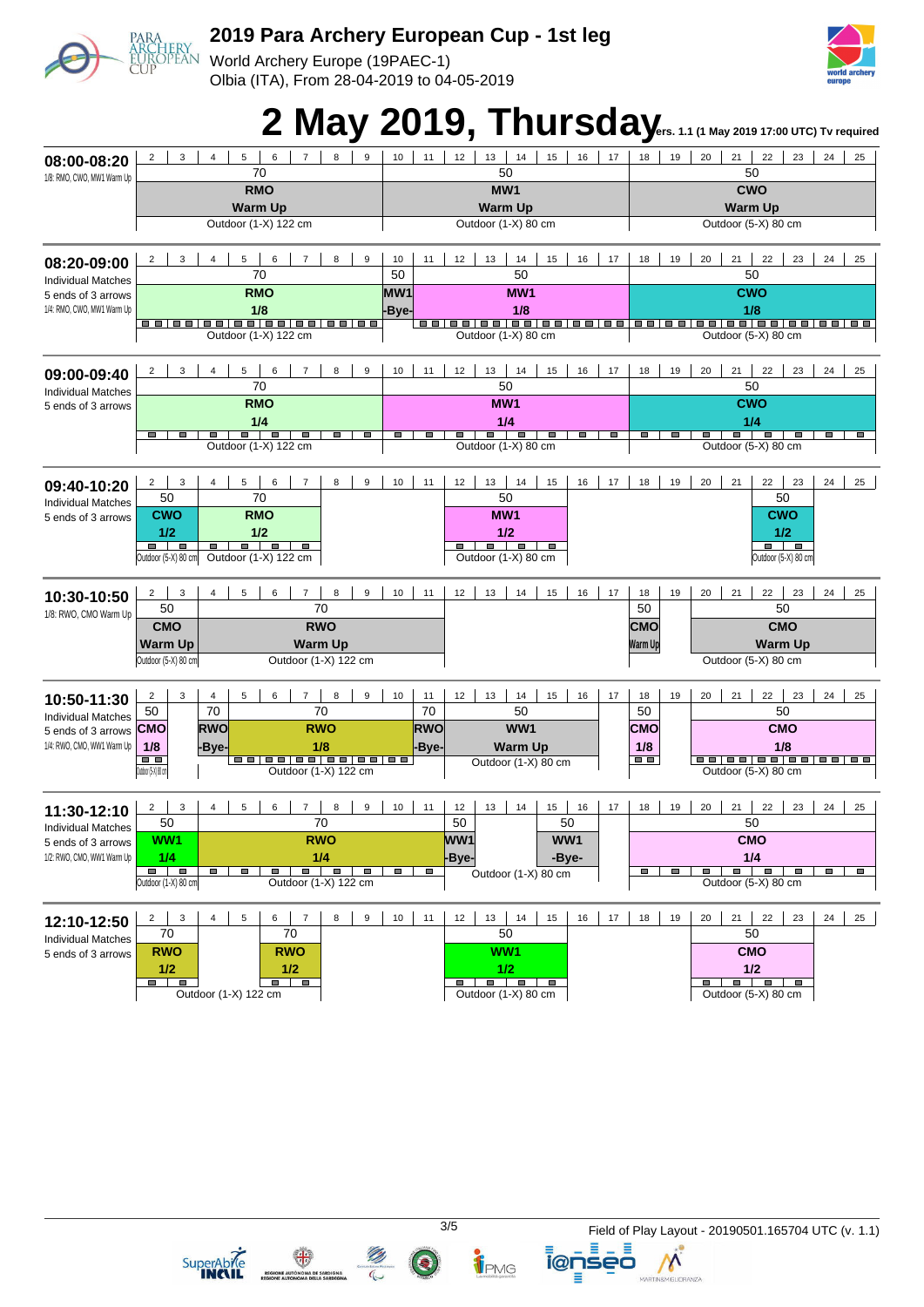

World Archery Europe (19PAEC-1) Olbia (ITA), From 28-04-2019 to 04-05-2019







**ELECTRIC ANTIQUES**<br>**REGIONE AUTONOMA DE SARDI** 





TPMG

≣

**i@nseo** Ξ

Ξ